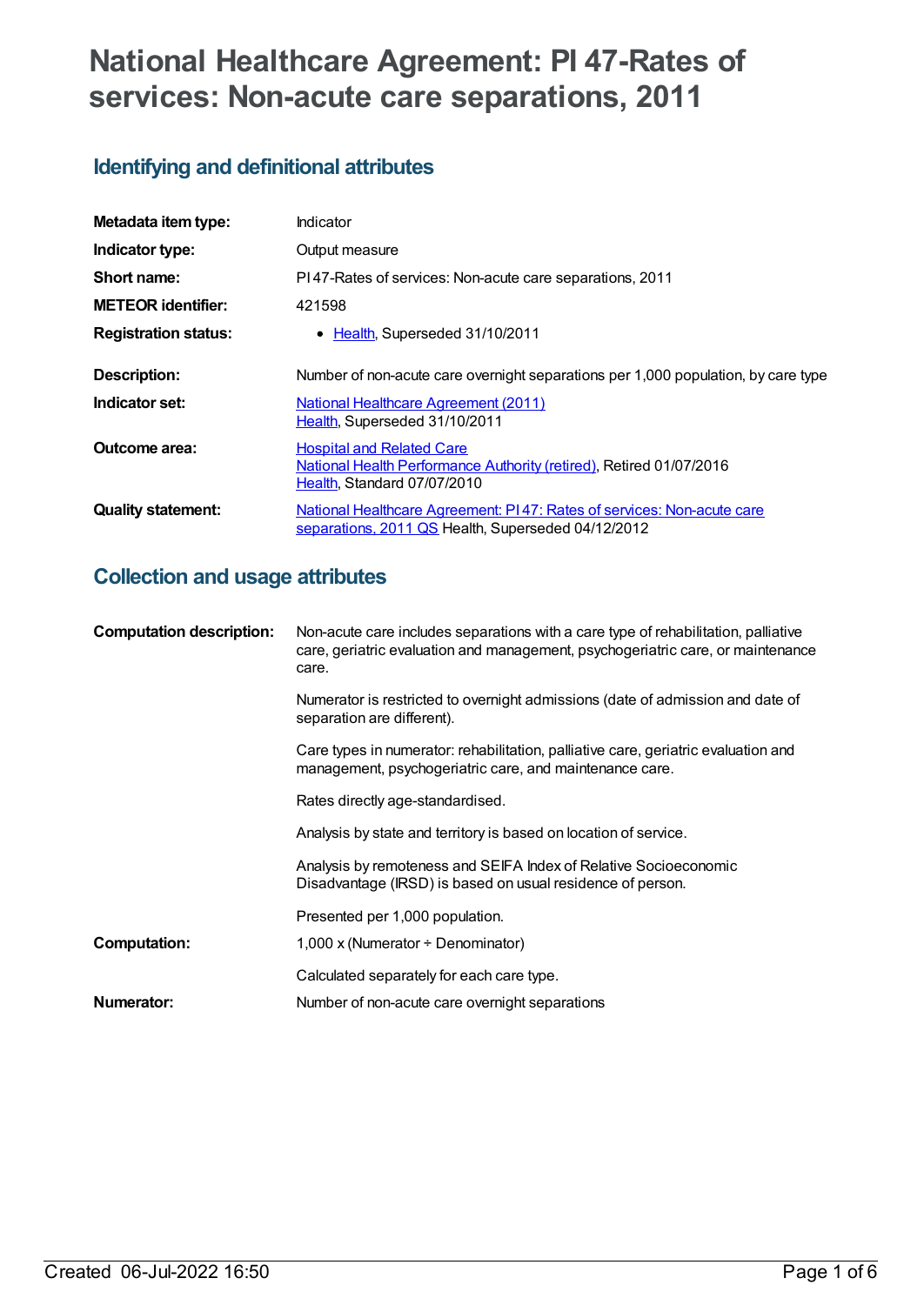Episode of admitted patient [care—admission](https://meteor.aihw.gov.au/content/269967) date, DDMMYYYY

**Data Source**

National Hospital Morbidity [Database](https://meteor.aihw.gov.au/content/394352) (NHMD)

**NMDS / DSS**

[Admitted](https://meteor.aihw.gov.au/content/361679) patient care NMDS 2008-09

**Guide for use**

Data source type: Administrative by-product data

#### **Data Element / Data Set**

Episode of admitted patient [care—separation](https://meteor.aihw.gov.au/content/270025) date, DDMMYYYY

**Data Source**

National Hospital Morbidity [Database](https://meteor.aihw.gov.au/content/394352) (NHMD)

**NMDS / DSS**

[Admitted](https://meteor.aihw.gov.au/content/361679) patient care NMDS 2008-09

**Guide for use**

Data source type: Administrative by-product data

#### **Data Element / Data Set**

Hospital [service—care](https://meteor.aihw.gov.au/content/270174) type, code N[N].N

**Data Source**

National Hospital Morbidity [Database](https://meteor.aihw.gov.au/content/394352) (NHMD)

**NMDS / DSS**

[Admitted](https://meteor.aihw.gov.au/content/361679) patient care NMDS 2008-09

**Guide for use**

Data source type: Administrative by-product data

**Denominator:** Total population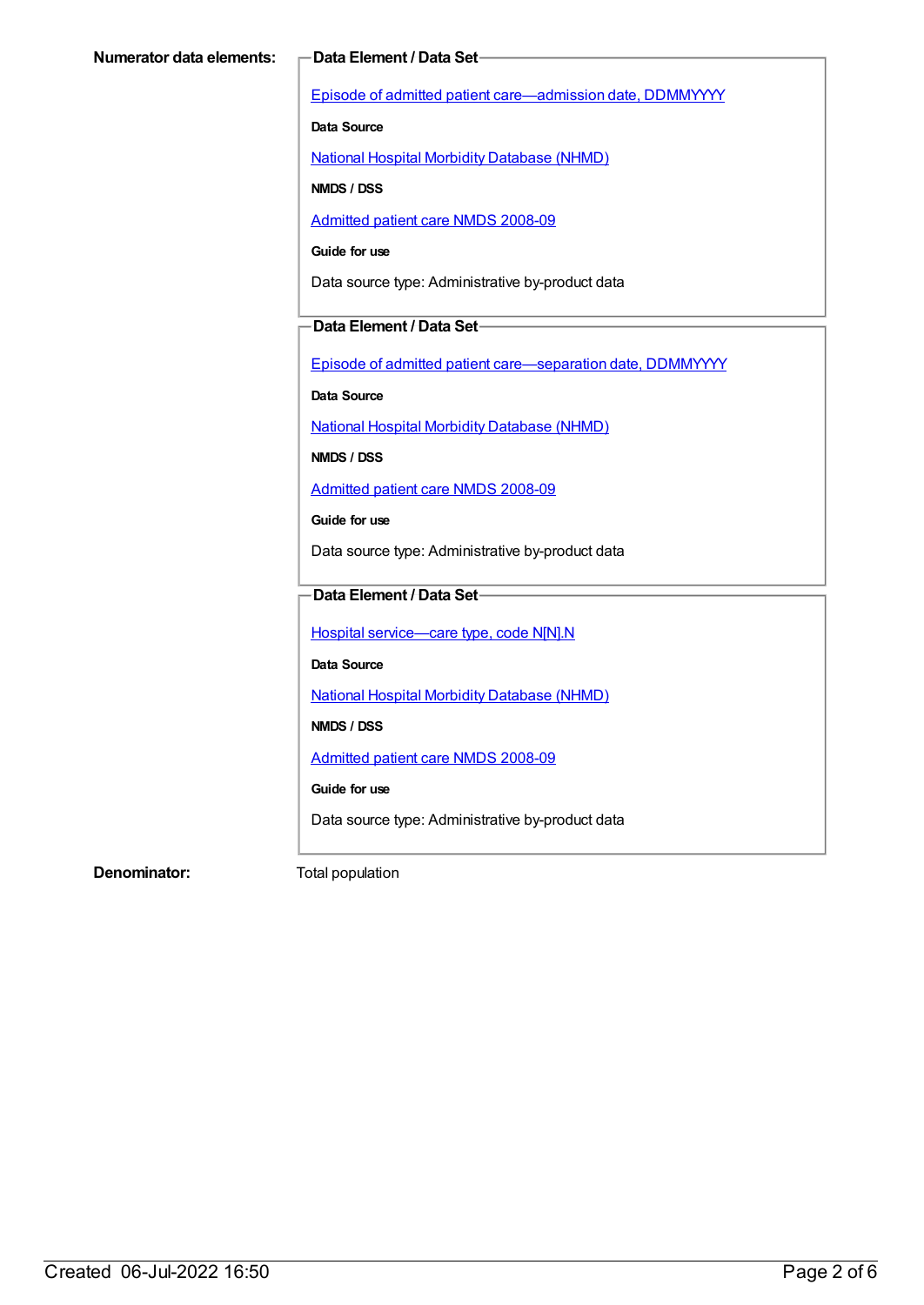| Denominator data<br>elements: | <b>Data Element / Data Set-</b>                                                                                                                                                                                                                                                                                                                       |  |
|-------------------------------|-------------------------------------------------------------------------------------------------------------------------------------------------------------------------------------------------------------------------------------------------------------------------------------------------------------------------------------------------------|--|
|                               | Data Element                                                                                                                                                                                                                                                                                                                                          |  |
|                               | Person-estimated resident population of Australia                                                                                                                                                                                                                                                                                                     |  |
|                               | <b>Data Source</b>                                                                                                                                                                                                                                                                                                                                    |  |
|                               | <b>ABS Estimated resident population (total population)</b>                                                                                                                                                                                                                                                                                           |  |
|                               | Guide for use                                                                                                                                                                                                                                                                                                                                         |  |
|                               | Data source type: Census-based plus administrative by-product data                                                                                                                                                                                                                                                                                    |  |
|                               | Data Element / Data Set-                                                                                                                                                                                                                                                                                                                              |  |
|                               | Data Element                                                                                                                                                                                                                                                                                                                                          |  |
|                               | Person-estimated resident population of Australia                                                                                                                                                                                                                                                                                                     |  |
|                               | Data Source                                                                                                                                                                                                                                                                                                                                           |  |
|                               | ABS Indigenous experimental estimates and projections (2001 Census-<br>based)                                                                                                                                                                                                                                                                         |  |
|                               | Guide for use                                                                                                                                                                                                                                                                                                                                         |  |
|                               | Data source type: Census-based plus administrative by-product data                                                                                                                                                                                                                                                                                    |  |
| Disaggregation:               | 2008-09-Nationally, by care type by, SEIFA Index of Relative Socioeconomic<br>Disadvantage (IRSD deciles)                                                                                                                                                                                                                                             |  |
|                               | 2008-09-State and territory, by care type (and total), by:                                                                                                                                                                                                                                                                                            |  |
|                               | • hospital sector<br>• Indigenous status<br>• remoteness<br>• SEIFA IRSD quintiles                                                                                                                                                                                                                                                                    |  |
|                               | Disaggregations within individual jurisdictions are subject to data quality<br>considerations. Some disaggregations may result in numbers too small for<br>publication. National disaggregation by Indigenous status will be based on data<br>only from jurisdictions for which the quality of Indigenous identification is considered<br>acceptable. |  |
| <b>Disaggregation data</b>    | Data Element / Data Set-                                                                                                                                                                                                                                                                                                                              |  |
| elements:                     | Establishment-organisation identifier (state/territory), NNNNN                                                                                                                                                                                                                                                                                        |  |
|                               | Data Source                                                                                                                                                                                                                                                                                                                                           |  |
|                               | <b>National Hospital Morbidity Database (NHMD)</b>                                                                                                                                                                                                                                                                                                    |  |
|                               | NMDS / DSS                                                                                                                                                                                                                                                                                                                                            |  |
|                               | Admitted patient care NMDS 2008-09                                                                                                                                                                                                                                                                                                                    |  |
|                               | Guide for use                                                                                                                                                                                                                                                                                                                                         |  |
|                               | Data source type: Administrative by-product data                                                                                                                                                                                                                                                                                                      |  |
|                               | Data Element / Data Set-                                                                                                                                                                                                                                                                                                                              |  |
|                               | Establishment-sector, code N                                                                                                                                                                                                                                                                                                                          |  |
|                               | Data Source                                                                                                                                                                                                                                                                                                                                           |  |
|                               | <b>National Hospital Morbidity Database (NHMD)</b>                                                                                                                                                                                                                                                                                                    |  |
|                               | NMDS / DSS                                                                                                                                                                                                                                                                                                                                            |  |
|                               |                                                                                                                                                                                                                                                                                                                                                       |  |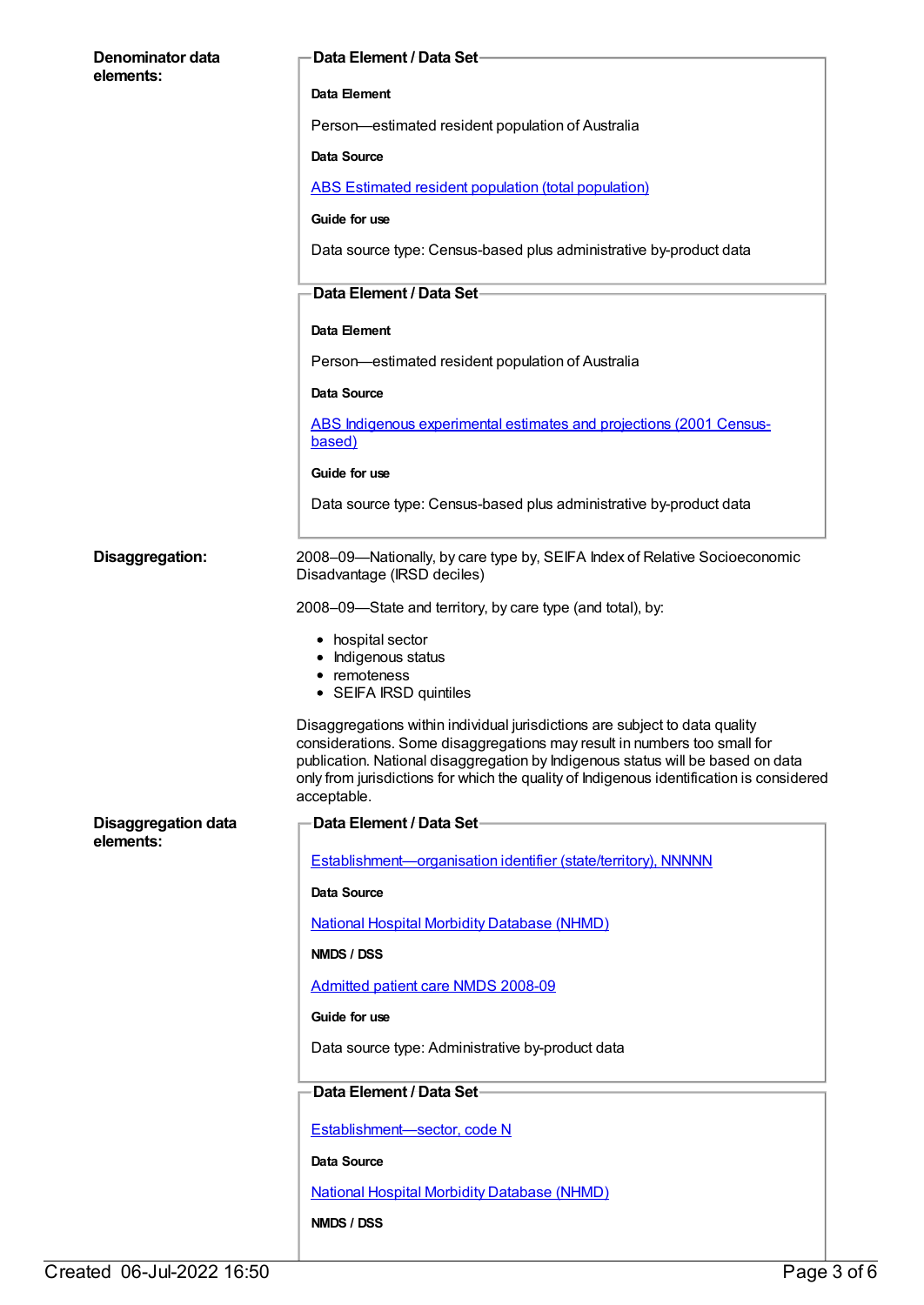#### [Admitted](https://meteor.aihw.gov.au/content/361679) patient care NMDS 2008-09

#### **Guide for use**

Data source type: Administrative by-product data

#### **Data Element / Data Set**

Hospital [service—care](https://meteor.aihw.gov.au/content/270174) type, code N[N].N

**Data Source**

National Hospital Morbidity [Database](https://meteor.aihw.gov.au/content/394352) (NHMD)

**NMDS / DSS**

[Admitted](https://meteor.aihw.gov.au/content/361679) patient care NMDS 2008-09

**Guide for use**

Data source type: Administrative by-product data

#### **Data Element / Data Set**

[Person—Indigenous](https://meteor.aihw.gov.au/content/291036) status, code N

**Data Source**

National Hospital Morbidity [Database](https://meteor.aihw.gov.au/content/394352) (NHMD)

**NMDS / DSS**

[Admitted](https://meteor.aihw.gov.au/content/361679) patient care NMDS 2008-09

**Guide for use**

Data source type: Administrative by-product data

#### **Data Element / Data Set**

**Data Source**

National Hospital Morbidity [Database](https://meteor.aihw.gov.au/content/394352) (NHMD)

**NMDS / DSS**

[Admitted](https://meteor.aihw.gov.au/content/361679) patient care NMDS 2008-09

#### **Guide for use**

Data source type: Administrative by-product data Used for diasaggregation by remoteness and SEIFA IRSD

**Comments:** Most recent data available for 2011 CRC report: 2008–09.

#### **Representational attributes**

| <b>Representation class:</b> | Rate    |
|------------------------------|---------|
| Data type:                   | Real    |
| Unit of measure:             | Person  |
| Format:                      | N[NN].N |

### **Indicator conceptual framework**

**Framework and dimensions:**

**[Accessibility](https://meteor.aihw.gov.au/content/392591)**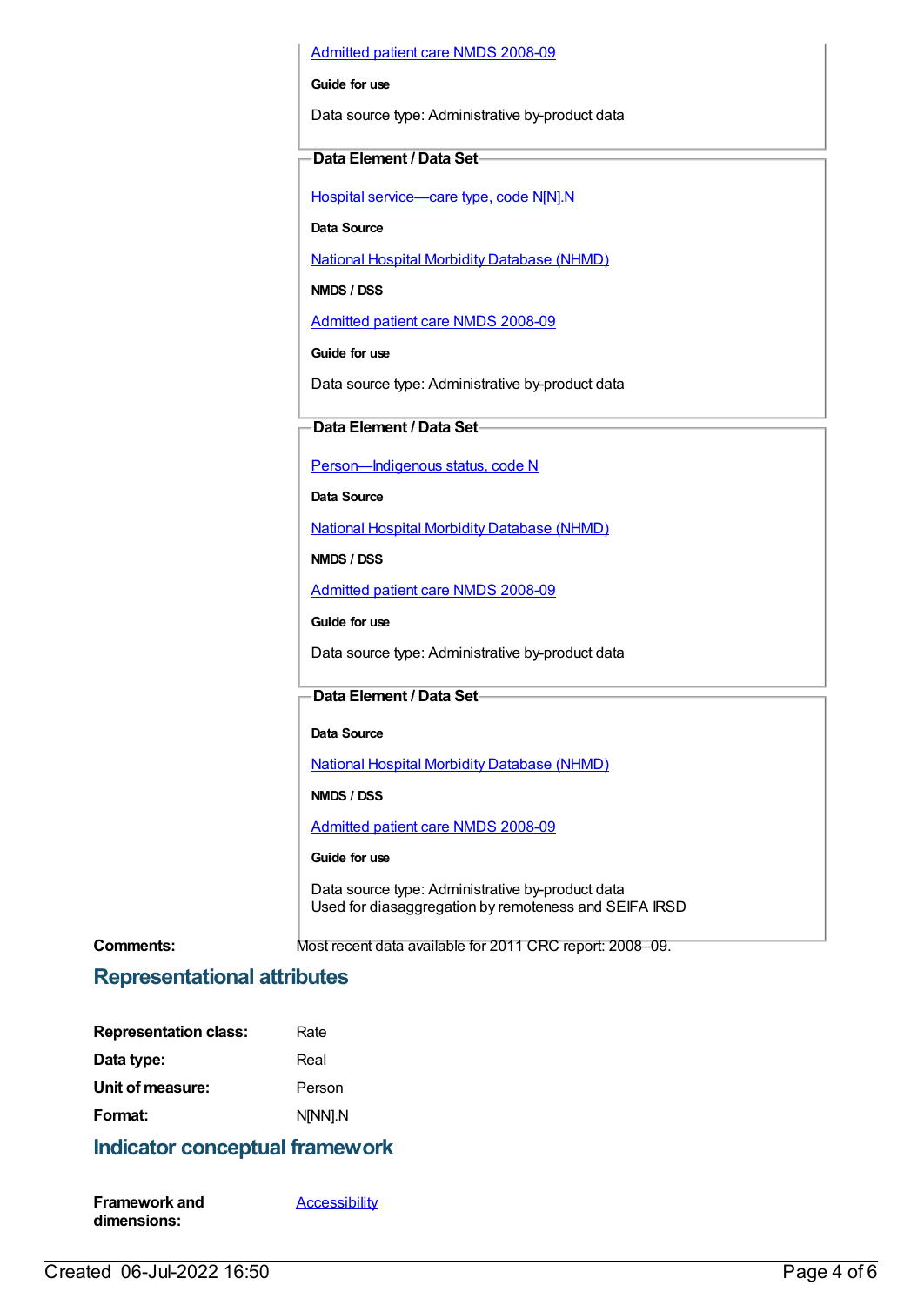## **Data source attributes**

| Data sources:                    | <b>Data Source</b>                                                        |
|----------------------------------|---------------------------------------------------------------------------|
|                                  | <b>ABS Estimated resident population (total population)</b>               |
|                                  | Frequency                                                                 |
|                                  | Quarterly                                                                 |
|                                  | <b>Quality statement</b>                                                  |
|                                  | ABS Estimated resident population (total population), QS                  |
|                                  | Data custodian                                                            |
|                                  | <b>Australian Bureau of Statistics</b>                                    |
|                                  | <b>Data Source</b>                                                        |
|                                  | <b>National Hospital Morbidity Database (NHMD)</b>                        |
|                                  | Frequency                                                                 |
|                                  | Annual                                                                    |
|                                  | Data custodian                                                            |
|                                  | Australian Institute of Health and Welfare                                |
|                                  | <b>Data Source</b>                                                        |
|                                  | ABS Indigenous experimental estimates and projections (2001 Census-based) |
|                                  | Frequency                                                                 |
|                                  | Periodic                                                                  |
|                                  | <b>Quality statement</b>                                                  |
|                                  | ABS Indigenous experimental estimates and projections, QS                 |
|                                  | Data custodian                                                            |
| <b>Accountability attributes</b> | <b>Australian Bureau of Statistics</b>                                    |
|                                  |                                                                           |

| <b>Reporting requirements:</b>                  | National Healthcare Agreement              |
|-------------------------------------------------|--------------------------------------------|
| Organisation responsible<br>for providing data: | Australian Institute of Health and Welfare |

**Further data development / collection required:** Specification: Long-term.

**Source and reference attributes**

## **Relational attributes**